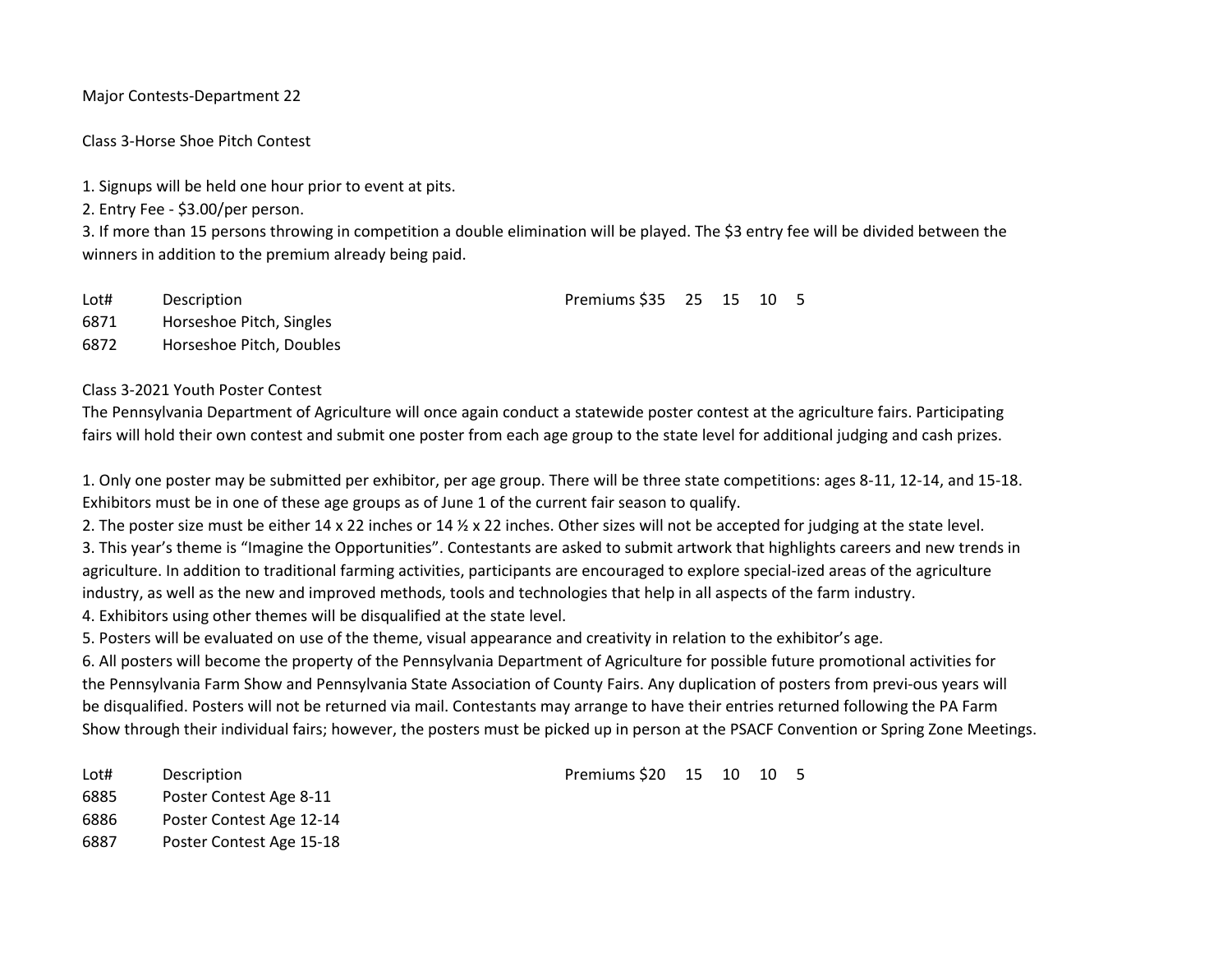## Class 3-Bale Throwing

1. Registration will begin one hour prior to starting time at the contest location on Monday night.

2. Contest is open to any Pennsylvania resident.

- 3. Contestant will select the bale to be thrown from the bales provided.
- 4. Each contestant will be allowed one throw.
- 5. Crossing the foul line with one's body will result in disqualification.
- 6. The bale must remain inside the twenty (20) foot wide throwing area at all times.
- 7. The distance will be measured from the nearest point where the bale hits the ground.
- 8. Positions for competing will be determined by lottery.
- 9. Contest will take place in the show arena.

10. Bale size for youth division will be one-half regular size.

Lot# Description **Premiums** \$10 8 6 4 2

6801 Bale Throwing Male, Adult

6802 Bale Throwing Female, Adult

Class 3-Tug of War

1. A team roster shall be submitted to a contest official prior to the start of the contest at the speaker's platform. The roster shall include the team's name, team captain's name and complete mailing address, and the names and addresses of the remaining team members.

2. Team captains should register their team one hour prior to starting time.

3. Teams shall be limited to 1000 pounds each as determined on the Fair Association scales. Ages 12 and under limited to 600 pounds.

4. Pulling position shall be determined by lottery.

5. The pull will start from a tight rope at the judge's signal.

6. Contest will be conducted as a double elimination tournament for 8 or more teams. If less than 8 teams participating, a round robin style tourna-ment will be used.

7. To be declared a winning pull, the flag (at midpoint from the ends of the rope), must cross the line which is ten (10) feet on either side of the flag or after 30 seconds the team who has moved the flag to their own side of the line will be declared the winner.

8. No spikes are permitted on contestants' shoes.

9. Contestants may compete on one team only.

10. Contest will take place in the Horse Arena.

11. Judges decisions will be final.